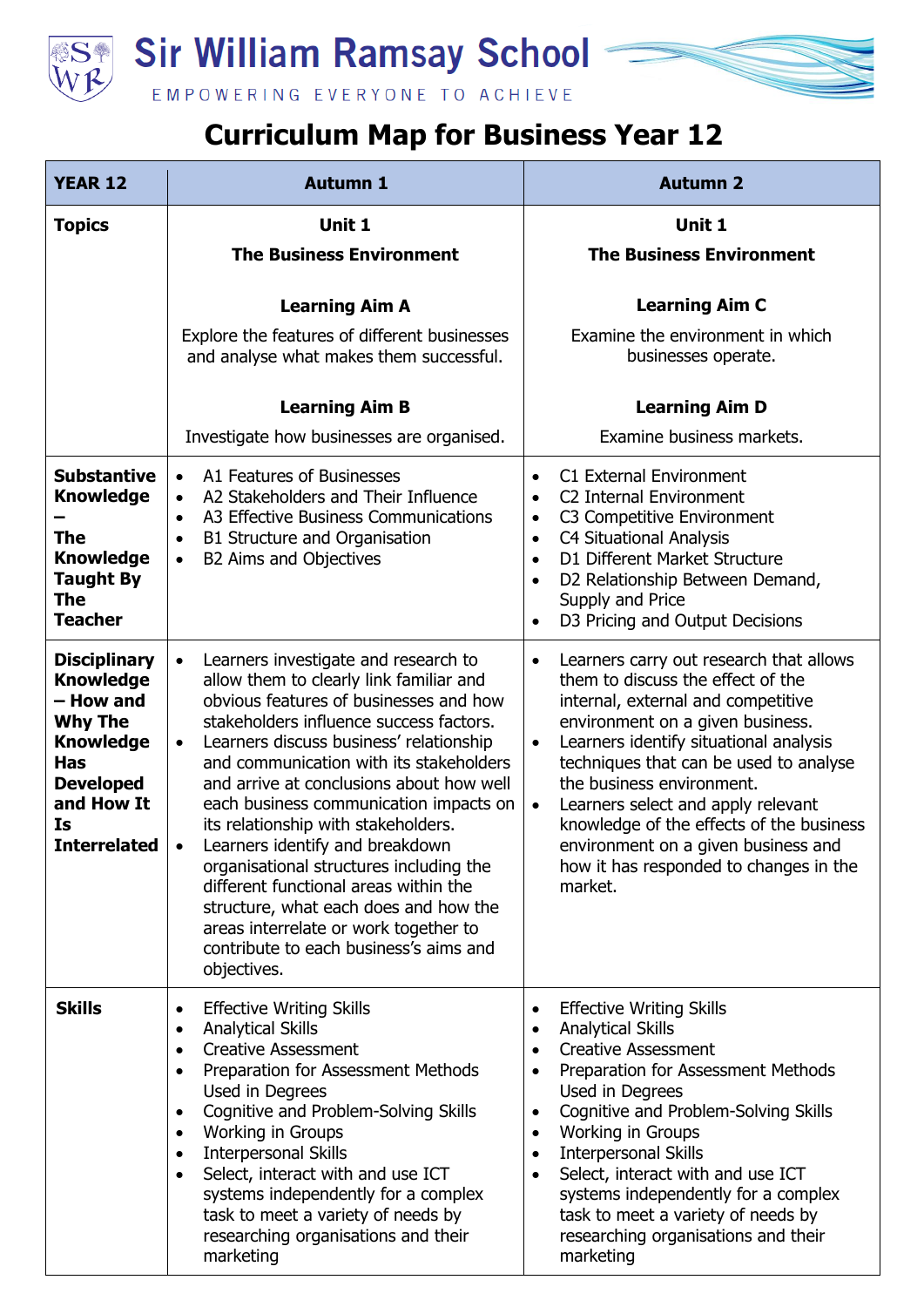| <b>Links To</b><br><b>Prior</b><br><b>Learning</b> | • Learners will have an existing<br>understanding of real businesses for<br>examples.<br>• Links to all units in Enterprise and<br>Marketing in Years 10 and 11.                                                                                                                                                                                                                                                                                                                                                                                                                | Learners will have an existing<br>$\bullet$<br>understanding of real businesses for<br>examples.<br>Links to all units in Enterprise and<br>Marketing in Years 10 and 11.                                                                                                                                                                                                                                                                                                                                                                                                                      |
|----------------------------------------------------|---------------------------------------------------------------------------------------------------------------------------------------------------------------------------------------------------------------------------------------------------------------------------------------------------------------------------------------------------------------------------------------------------------------------------------------------------------------------------------------------------------------------------------------------------------------------------------|------------------------------------------------------------------------------------------------------------------------------------------------------------------------------------------------------------------------------------------------------------------------------------------------------------------------------------------------------------------------------------------------------------------------------------------------------------------------------------------------------------------------------------------------------------------------------------------------|
| Literacy/<br><b>Numeracy</b>                       | Speaking and Listening $-$ make a range<br>$\bullet$<br>of contributions to discussions and make<br>effective presentations in a wide range<br>of contexts.<br>Reading – compare, select, read and<br>understand texts and use them to gather<br>information, ideas, arguments and<br>opinions.<br>Writing - write documents, including<br>$\bullet$<br>extended writing pieces, communicating<br>information, ideas and opinions,<br>effectively and persuasively.<br>Numeracy - using marketing materials to<br>$\bullet$<br>obtain data to compare businesses<br>activities. | Speaking and Listening $-$ make a range<br>$\bullet$<br>of contributions to discussions and make<br>effective presentations in a wide range<br>of contexts.<br>Reading – compare, select, read and<br>$\bullet$<br>understand texts and use them to gather<br>information, ideas, arguments and<br>opinions.<br>Writing - write documents, including<br>$\bullet$<br>extended writing pieces, communicating<br>information, ideas and opinions,<br>effectively and persuasively.<br>Numeracy $-$ using marketing materials to<br>$\bullet$<br>obtain data to compare businesses<br>activities. |
| <b>Cross</b><br><b>Curricular</b>                  | Business materials as exemplars with<br>$\bullet$<br>support from local business staff as<br>mentors.                                                                                                                                                                                                                                                                                                                                                                                                                                                                           | Business materials as exemplars with<br>$\bullet$<br>support from local business staff as<br>mentors.                                                                                                                                                                                                                                                                                                                                                                                                                                                                                          |
| <b>Assessment</b>                                  | An internally assessed report that<br>$\bullet$<br>examines the features of two contrasting<br>businesses, looking at how each is<br>organised, how their structures enable<br>achievement of their aims and objectives<br>and the relationship and communication<br>with stakeholders.                                                                                                                                                                                                                                                                                         | An internally assessed report that<br>$\bullet$<br>examines the effects of the internal and<br>external environment on a large business<br>and how the business has, and will,<br>respond to changes.                                                                                                                                                                                                                                                                                                                                                                                          |

| <b>YEAR 12</b>                                                                                                 | <b>Spring 1</b>                                                                                                       | <b>Spring 2</b>                                                                                                                                                                                                                                                         |
|----------------------------------------------------------------------------------------------------------------|-----------------------------------------------------------------------------------------------------------------------|-------------------------------------------------------------------------------------------------------------------------------------------------------------------------------------------------------------------------------------------------------------------------|
| Topics                                                                                                         | Unit 1                                                                                                                | Unit 2                                                                                                                                                                                                                                                                  |
|                                                                                                                | <b>The Business Environment</b>                                                                                       | <b>Developing A Marketing Campaign</b>                                                                                                                                                                                                                                  |
|                                                                                                                | <b>Learning Aim E</b>                                                                                                 | <b>Learning Aim A</b>                                                                                                                                                                                                                                                   |
|                                                                                                                | Investigate the role and contribution of<br>innovation and enterprise to business<br>SUCCESS.                         | Introduction to the principles and purposes<br>of marketing that underpin the creation of a<br>rationale for a marketing campaign.                                                                                                                                      |
|                                                                                                                |                                                                                                                       | <b>Learning Aim B</b>                                                                                                                                                                                                                                                   |
|                                                                                                                |                                                                                                                       | Using information to develop the rationale<br>for a marketing campaign.                                                                                                                                                                                                 |
| <b>Substantive</b><br><b>Knowledge</b><br>The<br><b>Knowledge</b><br><b>Taught By</b><br>The<br><b>Teacher</b> | E1 Role of Innovation and Enterprise<br>$\bullet$<br>E2 Benefits and Risks Associated with<br>$\bullet$<br>Innovation | A1 The Role of Marketing<br>A2 Influences on Marketing Activity<br>$\bullet$<br>B1 Purpose of Researching Information<br>$\bullet$<br>to Identify the Needs and Wants of<br>Customers<br>B2 Market Research Methods and Use<br>B3 Developing the Rationale<br>$\bullet$ |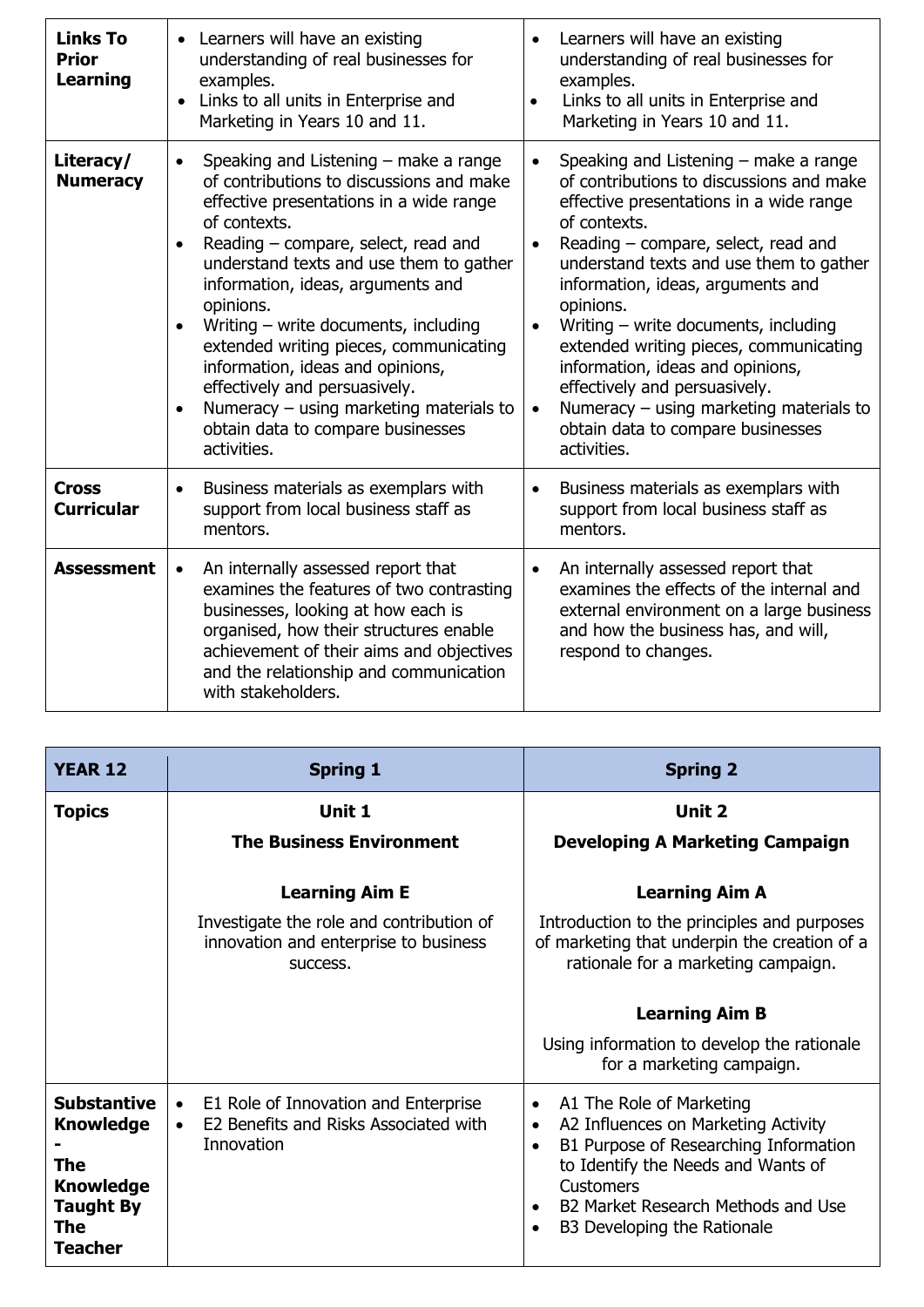| <b>Disciplinary</b><br><b>Knowledge</b><br>- How and<br><b>Why The</b><br><b>Knowledge</b><br><b>Has</b><br><b>Developed</b><br>and How It<br>Is<br><b>Interrelated</b> | Learners will carry out research on the<br>$\bullet$<br>use of enterprise and innovation in an<br>existing business.<br>Learners will prepare and present an<br>$\bullet$<br>individual assessment and analysis of the<br>use of innovation and enterprise in an<br>existing business.<br>Learners will evaluate the risks versus<br>$\bullet$<br>advantages and come to a justified<br>conclusion, supported by relevant<br>evidence that clearly explains the<br>importance of innovation and enterprise.<br>Learners carry out research<br>$\bullet$<br>investigations to allow them to<br>demonstrate how the use of innovation<br>and enterprise has affected a business,<br>and to analyse how this has affected the<br>success of this business. | Learners will analyse and investigate<br>$\bullet$<br>marketing principles, concepts,<br>processes, key terms, data sources and<br>definitions.<br>Learners will analyse marketing<br>$\bullet$<br>information and data, demonstrating the<br>ability to interpret the potential impact<br>and influence on marketing campaigns.<br>Learners will evaluate evidence to make<br>$\bullet$<br>informed judgements about how a<br>marketing campaign should be planned,<br>developed and adapted in light of<br>changing circumstances.<br>Learners will develop a marketing<br>$\bullet$<br>campaign with appropriate justification,<br>synthesising ideas and evidence from<br>several sources to support arguments.                                                                                                                                        |
|-------------------------------------------------------------------------------------------------------------------------------------------------------------------------|---------------------------------------------------------------------------------------------------------------------------------------------------------------------------------------------------------------------------------------------------------------------------------------------------------------------------------------------------------------------------------------------------------------------------------------------------------------------------------------------------------------------------------------------------------------------------------------------------------------------------------------------------------------------------------------------------------------------------------------------------------|------------------------------------------------------------------------------------------------------------------------------------------------------------------------------------------------------------------------------------------------------------------------------------------------------------------------------------------------------------------------------------------------------------------------------------------------------------------------------------------------------------------------------------------------------------------------------------------------------------------------------------------------------------------------------------------------------------------------------------------------------------------------------------------------------------------------------------------------------------|
| <b>Skills</b>                                                                                                                                                           | <b>Presenting Skills</b><br>$\bullet$<br>Language Skills<br>$\bullet$<br><b>Effective Writing Skills</b><br>$\bullet$<br><b>Analytical Skills</b><br>$\bullet$<br><b>Creative Assessment</b><br>$\bullet$<br>Cognitive and Problem-Solving Skills<br>$\bullet$<br><b>Interpersonal Skills</b><br>$\bullet$<br><b>ICT Skills</b><br>$\bullet$<br>Select, interact with and use ICT<br>$\bullet$<br>systems independently for a complex<br>task to meet a variety of needs by<br>researching organisations and their<br>marketing<br>Preparation for assessment methods<br>used in degrees                                                                                                                                                                | <b>Effective Writing Skills</b><br>$\bullet$<br><b>Analytical Skills</b><br>$\bullet$<br><b>Creative Assessment</b><br>$\bullet$<br>Preparation for Assessment Methods<br>$\bullet$<br>Used in Degrees<br>Cognitive and Problem-Solving Skills<br>$\bullet$<br><b>Interpersonal Skills</b><br>$\bullet$<br>Select and use a variety of sources of<br>$\bullet$<br>information independently for a complex<br>task - finding illustrative materials for<br>presentations and tabulations about<br>organisations creating diagrams,<br>presentations and tabulations about<br>marketing in businesses<br>Access, search for, select and use ICT-<br>based information and evaluate its<br>fitness for purpose by exploring,<br>extracting and assessing the relevance of<br>information from websites about<br>business organisations and their<br>marketing |
| <b>Links To</b><br><b>Prior</b><br>Learning                                                                                                                             | Learners will need an existing<br>$\bullet$<br>understanding of real businesses for<br>examples.<br>Links to all units in Years 10 and 11<br>Enterprise and Marketing.                                                                                                                                                                                                                                                                                                                                                                                                                                                                                                                                                                                  | Learners will need an existing<br>$\bullet$<br>understanding of real businesses for<br>examples.<br>Links to all units in Years 10 and 11<br>Enterprise and Marketing.<br>Links to Year 12 Unit 1: Exploring<br>$\bullet$<br>Business.                                                                                                                                                                                                                                                                                                                                                                                                                                                                                                                                                                                                                     |
| Literacy/<br><b>Numeracy</b>                                                                                                                                            | Speaking and Listening $-$ make a range<br>of contributions to discussions and make<br>effective presentations in a wide range<br>of contexts.<br>Reading – compare, select, read and<br>understand texts and use them to gather<br>information, ideas, arguments and<br>opinions.<br>Writing $-$ write documents, including<br>$\bullet$<br>extended writing pieces, communicating                                                                                                                                                                                                                                                                                                                                                                     | Speaking and Listening $-$ make a range<br>$\bullet$<br>of contributions to discussions and make<br>effective presentations in a wide range<br>of contexts.<br>Reading – compare, select, read and<br>$\bullet$<br>understand texts and use them to gather<br>information, ideas, arguments and<br>opinions.<br>Writing - write documents, including<br>$\bullet$<br>extended writing pieces, communicating                                                                                                                                                                                                                                                                                                                                                                                                                                                |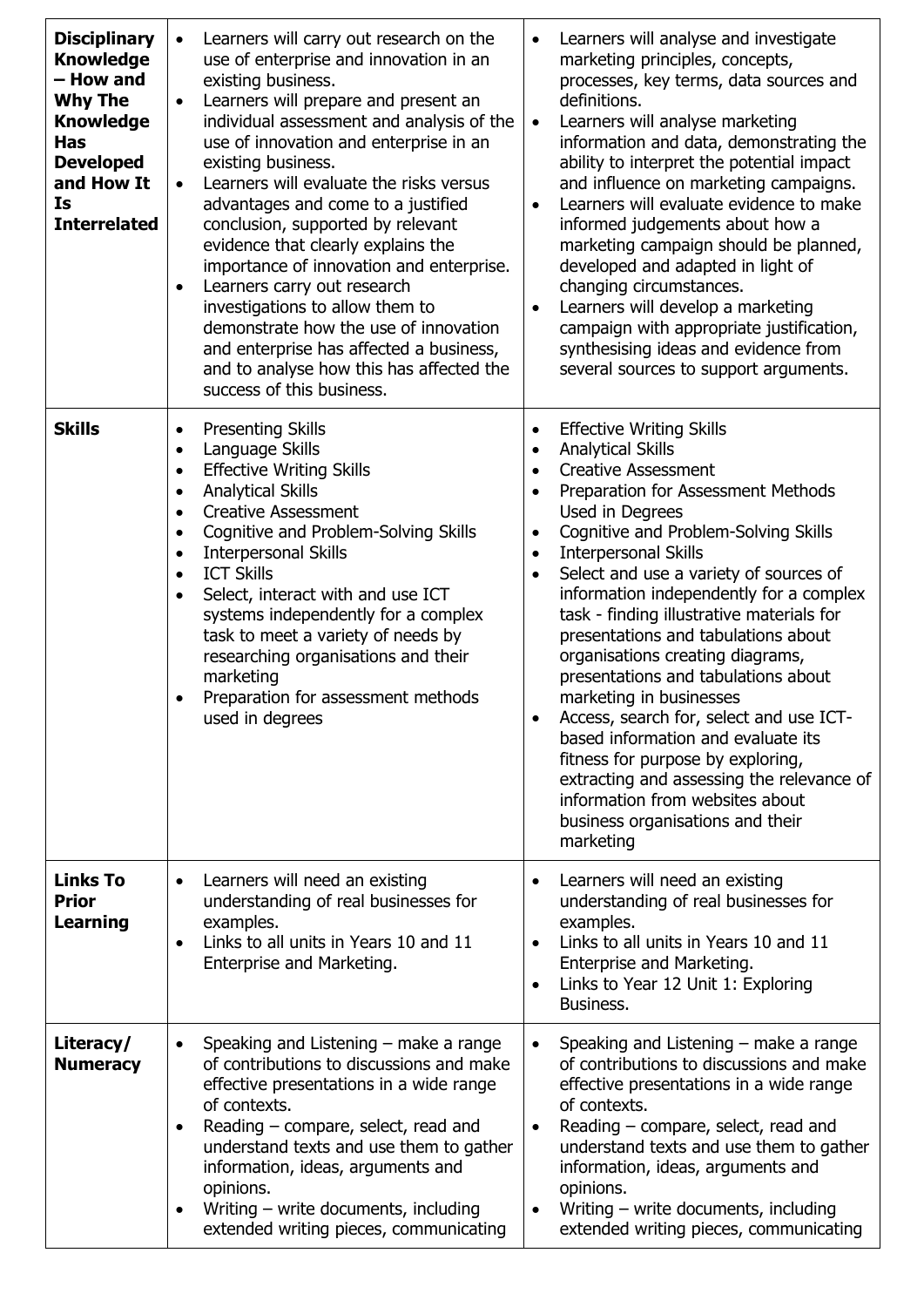|                            | information, ideas and opinions,<br>effectively and persuasively.<br>Numeracy $-$ using marketing materials to<br>$\bullet$<br>obtain data to compare businesses<br>activities. | information, ideas and opinions,<br>effectively and persuasively.<br>Numeracy $-$ using marketing materials to<br>$\bullet$<br>obtain data to compare businesses<br>activities. |
|----------------------------|---------------------------------------------------------------------------------------------------------------------------------------------------------------------------------|---------------------------------------------------------------------------------------------------------------------------------------------------------------------------------|
| <b>Cross</b><br>curricular | Participation in Audience Assessment of<br>$\bullet$<br>Presentations<br><b>Work Experience</b><br>٠<br><b>Business Materials as Exemplars</b><br>$\bullet$                     | Participation in Audience Assessment of<br>Presentations<br><b>Work Experience</b><br>$\bullet$<br><b>Business Materials as Exemplars</b>                                       |
| <b>Assessment</b>          | Internally assessed presentation that<br>$\bullet$<br>investigates the use of enterprise and<br>innovation                                                                      | End of Learning Aim tests<br>$\bullet$                                                                                                                                          |

| <b>YEAR 12</b>                                                                                                                                                          | <b>Summer 1</b>                                                                                                                                                                                                                                                                                                                                                                                                                                                                                                                                                                                                                                                                                                                                                           | <b>Summer 2</b>                                                                                                                                                                                                                                                                                                                                                                                                                                                                                                                                                                                                                                                                                                                                                                                                                                        |
|-------------------------------------------------------------------------------------------------------------------------------------------------------------------------|---------------------------------------------------------------------------------------------------------------------------------------------------------------------------------------------------------------------------------------------------------------------------------------------------------------------------------------------------------------------------------------------------------------------------------------------------------------------------------------------------------------------------------------------------------------------------------------------------------------------------------------------------------------------------------------------------------------------------------------------------------------------------|--------------------------------------------------------------------------------------------------------------------------------------------------------------------------------------------------------------------------------------------------------------------------------------------------------------------------------------------------------------------------------------------------------------------------------------------------------------------------------------------------------------------------------------------------------------------------------------------------------------------------------------------------------------------------------------------------------------------------------------------------------------------------------------------------------------------------------------------------------|
| <b>Topics</b>                                                                                                                                                           | Unit 2<br><b>Developing a Marketing Campaign</b>                                                                                                                                                                                                                                                                                                                                                                                                                                                                                                                                                                                                                                                                                                                          | Unit 3<br><b>Personal and Business Finance</b>                                                                                                                                                                                                                                                                                                                                                                                                                                                                                                                                                                                                                                                                                                                                                                                                         |
|                                                                                                                                                                         | <b>Learning Aim C</b><br>Planning and developing a marketing<br>campaign.                                                                                                                                                                                                                                                                                                                                                                                                                                                                                                                                                                                                                                                                                                 | <b>Learning Aim A</b><br>Understand the importance of managing<br>personal finance.                                                                                                                                                                                                                                                                                                                                                                                                                                                                                                                                                                                                                                                                                                                                                                    |
| <b>Substantive</b><br><b>Knowledge</b><br><b>The</b><br><b>Knowledge</b><br><b>Taught By</b><br><b>The</b><br><b>Teacher</b>                                            | C1 Marketing Campaign Activity<br>$\bullet$<br>C2 Marketing Mix<br>$\bullet$<br>C3 The Marketing Campaign<br>$\bullet$<br>C4 Appropriateness of Marketing<br>$\bullet$<br>Campaign                                                                                                                                                                                                                                                                                                                                                                                                                                                                                                                                                                                        | A1 Functions and Role of Money<br>$\bullet$<br>A2 Different Ways to Pay<br>$\bullet$<br><b>A3 Current Accounts</b><br>$\bullet$<br>A4 Managing Personal Finance<br>$\bullet$                                                                                                                                                                                                                                                                                                                                                                                                                                                                                                                                                                                                                                                                           |
| <b>Disciplinary</b><br><b>Knowledge</b><br>- How and<br><b>Why The</b><br><b>Knowledge</b><br><b>Has</b><br><b>Developed</b><br>and How It<br>Is<br><b>Interrelated</b> | Learners identify factors that contribute<br>$\bullet$<br>to the development of a successful<br>marketing campaign and investigate how<br>the external environment can influence<br>success.<br>Learners determine through discussion<br>$\bullet$<br>and investigation the importance of<br>effective market research in informing<br>decision making and contributing to<br>business success.<br>Learners analyse unfamiliar information<br>$\bullet$<br>and data and consider the implications in<br>the context of the business information<br>given, making appropriate justified<br>recommendations linked to their<br>proposed campaign.<br>Learners prepare a budget and apply<br>٠<br>marketing decision-making tools when<br>creating their marketing campaign. | Learners analyse the principles of<br>$\bullet$<br>personal and business finance and<br>determine appropriate courses of action.<br>Learners rationalise available in different<br>$\bullet$<br>personal and business situations.<br>Learners investigate the challenges faced<br>$\bullet$<br>by individuals and businesses and how<br>these have been influenced by the<br>financial situation.<br>Learners apply accounting processes and<br>$\bullet$<br>show understanding of the factors<br>influencing the financial performance of<br>a business.<br>Learners prepare and analyse<br>$\bullet$<br>statements of comprehensive income<br>and statements of financial position.<br>Learners propose and justify<br>$\bullet$<br>recommendations for personal finances<br>and business improvement based on<br>analysis of financial information. |
| <b>Skills</b>                                                                                                                                                           | <b>Effective Writing Skills</b><br><b>Analytical Skills</b><br><b>Creative Assessment</b>                                                                                                                                                                                                                                                                                                                                                                                                                                                                                                                                                                                                                                                                                 | <b>Effective Writing Skills</b><br>$\bullet$<br><b>Analytical Skills</b><br><b>Creative Assessment</b>                                                                                                                                                                                                                                                                                                                                                                                                                                                                                                                                                                                                                                                                                                                                                 |